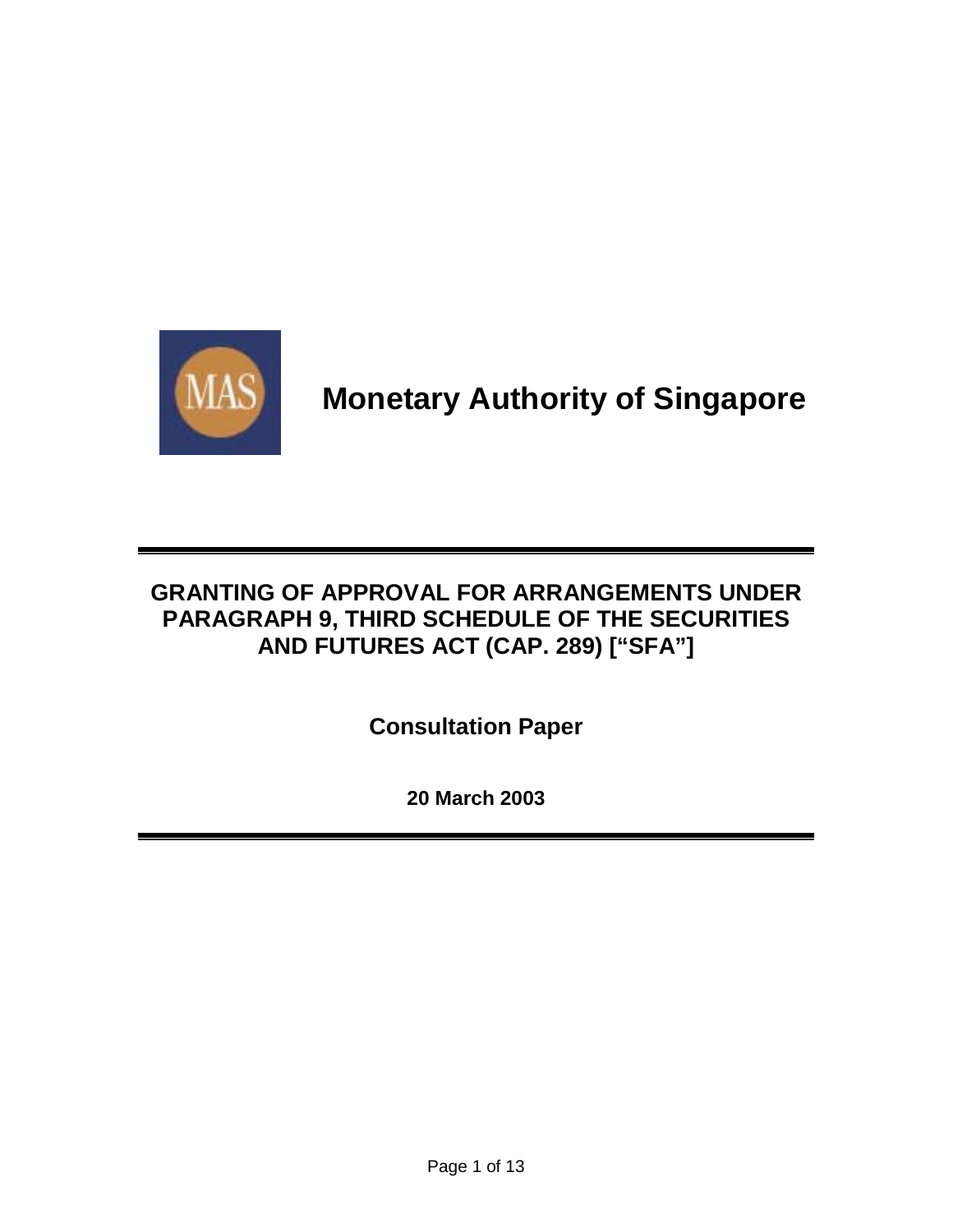### **INTRODUCTION**

 Under section 82(1) of the Securities and Futures Act (Cap. 289) ["SFA"], no person shall, whether as principal or agent, carry on business in any regulated activity, specified in the Second Schedule of the SFA, or hold himself out as carrying on such business for any activity regulated under the SFA, unless he is a holder of a capital markets services licence for that regulated activity or a person exempted under section 99.

2 Section 82(2) of the SFA provides that the licensing requirement shall not apply to any person specified in the Third Schedule of the SFA. In particular, paragraph 9 in the Third Schedule ["Paragraph 9"] allows a foreign company, whose carrying on of any regulated activity is effected through its related corporation licensed under the SFA or exempted under section 99(1)(a), (b), (c) or (d), to do so under an arrangement approved by the Authority. Once such an approval is granted, it is the Authority's intention to also exclude employees of such foreign related corporation(s) under the arrangement from the licensing requirement under section 83 of the SFA for the specified activities. Such an exemption may entail amendments to the relevant provisions in the SFA and/or the Securities and Futures Regulations, and the Authority is currently in the process of reviewing this provision.

3 The provision in Paragraph 9 recognises the changing business models and global character of financial institutions. Many such institutions in Singapore have mutually beneficial arrangements with related corporations outside Singapore that leverage on their global network and expertise, in order to better service their clients. Paragraph 9 provides the Authority with the regulatory flexibility and discretion to approve such arrangements as are not inconsistent with our objectives of promoting sound and vibrant capital markets, and preserving market integrity.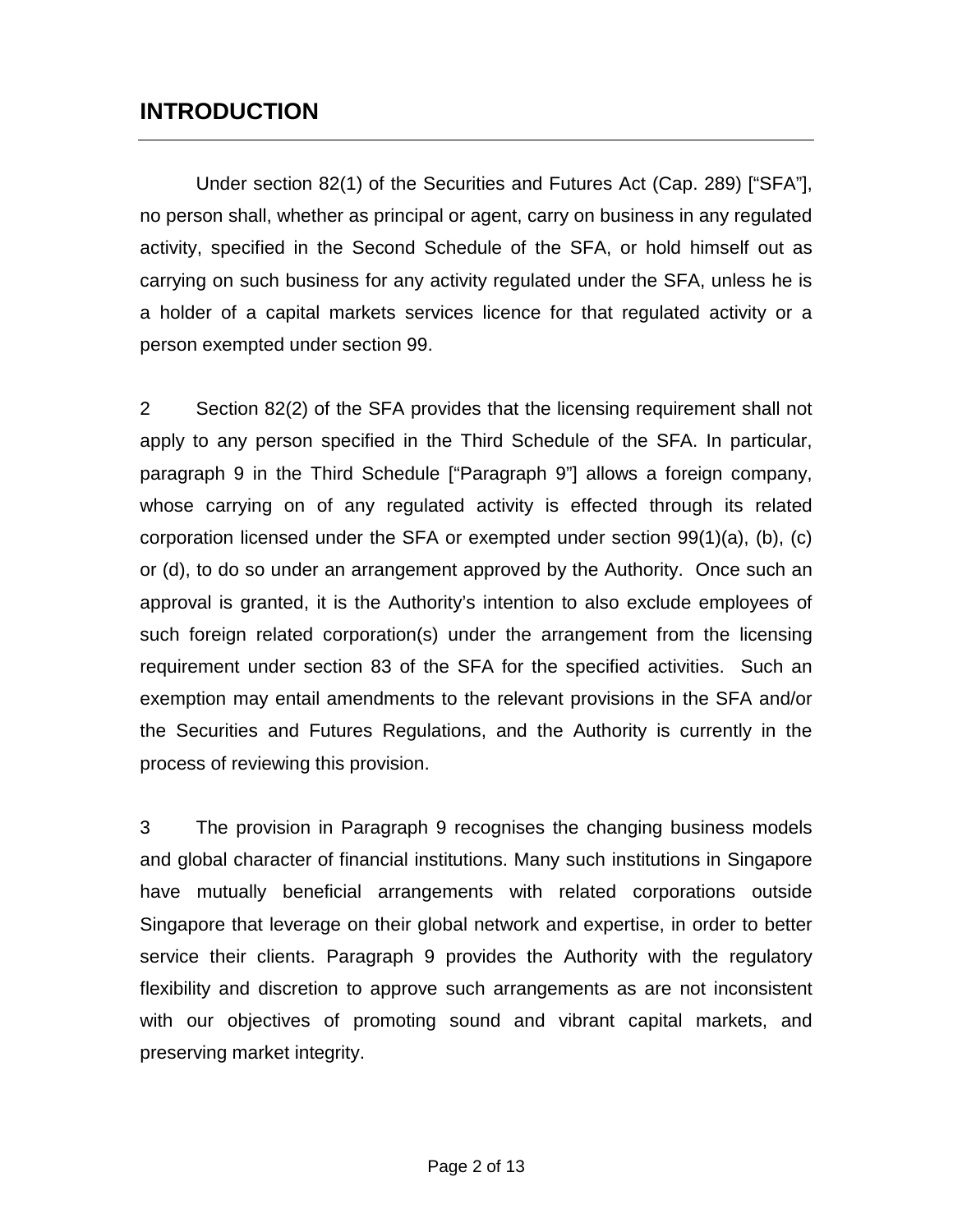4 In line with our objectives and in consideration of the different types of arrangements that financial institutions would have with their foreign related corporation(s), the Authority proposes to amend the wording of Paragraph 9 along the lines of "a foreign company whose carrying on of any regulated activity is effected under an arrangement between the foreign company and its related corporation licensed under this Act or exempted under section 99(1)(a), (b), (c) or (d) and such arrangement is approved by the Authority."  $1$ 

5 The Authority has received a number of queries on what constitutes an arrangement between a licensed entity in Singapore and its foreign related corporation(s) that can be approved under Paragraph 9. This consultation paper aims to provide greater clarity on the Authority's approach in assessing applications for such approval, and seek comments from the industry on our proposed guidelines.

6 Arrangements involving the foreign branches or foreign head office of a CMS licence holder or an entity exempted under section 99(1)(a), (b), (c) or (d) of the SFA, do not fall within the scope of paragraph 9 because paragraph 9 does not apply in such circumstances<sup>2</sup>. The Authority is currently reviewing whether a requirement for approval similar to Paragraph 9 should be extended to cases where regulated activities are provided in Singapore by the foreign branches or foreign head office of a CMS licence holder or an entity exempted under Section 99(1)(a), (b), (c) or (d) of the SFA, should they wish to effect their activities under an arrangement with the local branch. The results of the review will be released in due course.

#### *Application of Section 339 (Extra-territoriality of Act)*

7 Section 82(1), read together with section 339 of the SFA, requires a foreign person who conducts a regulated activity partly in and partly outside

<sup>1</sup>  $1$  Please note that the proposed wording is only in draft form and may be subject to change by the Authority and the Attorney-General's Chambers.

<sup>&</sup>lt;sup>2</sup> Paragraph 9 applies only to arrangements involving foreign related corporation(s) of the CMS licence holder or an entity exempted under Section 99(1)(a), (b), (c) or (d) of the SFA.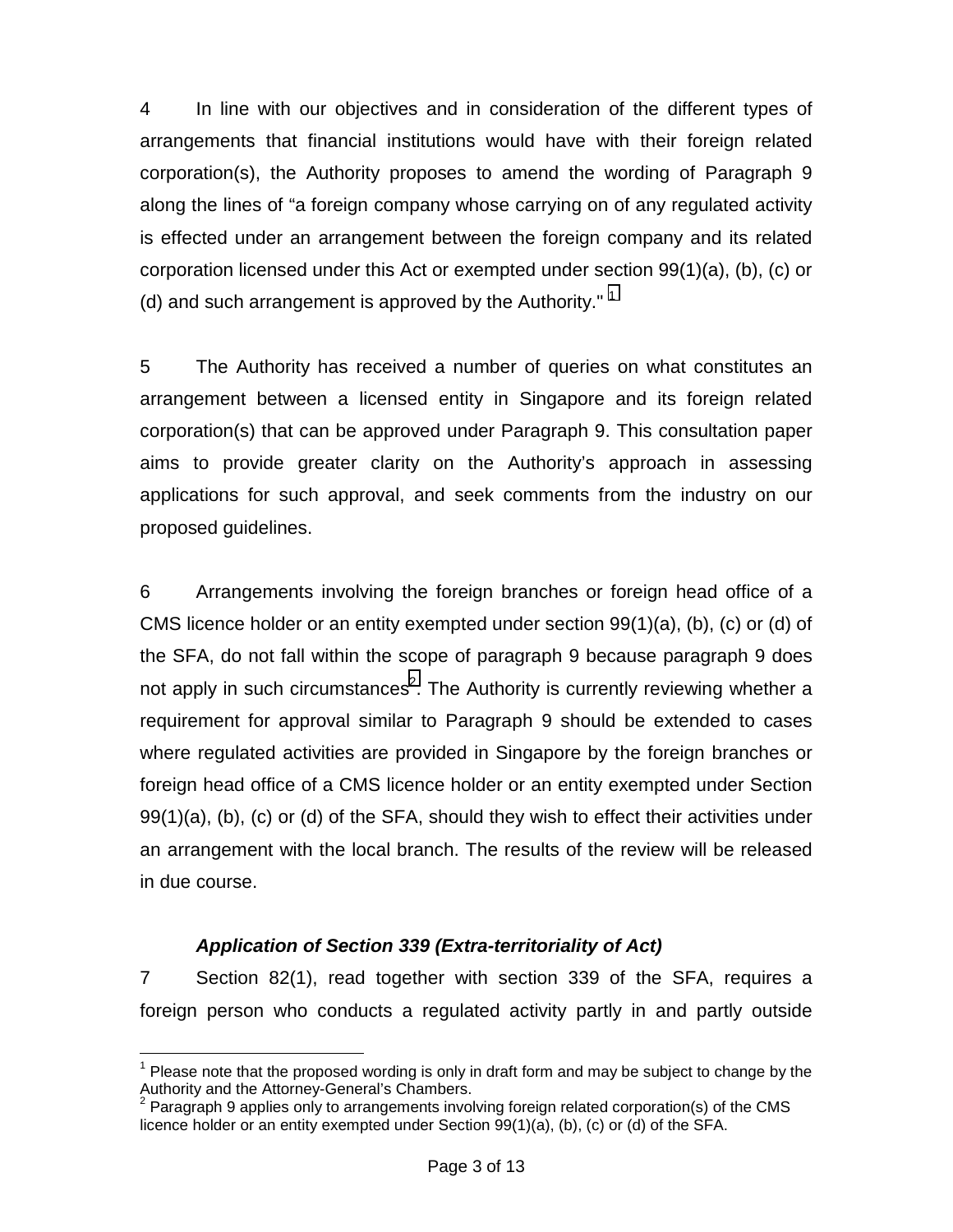Singapore, or wholly outside Singapore which has a substantial and reasonably foreseeable effect in Singapore, to hold a capital markets services licence to carry on such business, unless he has received the appropriate exemption from the Authority. In relation to Part IV of the SFA, regulation 52 of the Securities and Futures (Licensing and Conduct of Business) Regulations 2002 specifies the circumstances under which section 339(2) does not apply to the carrying on of a business in any regulated activity outside Singapore. The Authority is reviewing the scope of application of section 339 and plans to release further guidance on the application of section 339 to relevant Parts of the SFA. As a general rule, the Authority's view is that section 339 is not intended to apply to instances where a foreign entity did not direct, target or solicit residents in Singapore to engage in a regulated activity.

8 We would like to invite you to forward your views and comments on our consultation paper to the following address by 19 April 2003. All submissions should include your name and the name of the company that you represent. Comments to this consultation paper may be made public if you do not indicate any objection for it to be published. The Authority expects to formalise the guidelines by May 2003.

9 If you have any query regarding this consultation paper, you may contact Ms Merion Anggerek (Tel: 6229-9930) or Mr Gue Boon Shiang (Tel: 6229-9239).

 Capital Markets Intermediaries Division Securities and Futures Supervision Department Monetary Authority of Singapore 10 Shenton Way MAS Building Singapore 079117 Attention: Ms Merion Anggerek / Mr Gue Boon Shiang or Email: para[9@mas.gov.sg](mailto:_________@mas.gov.sg)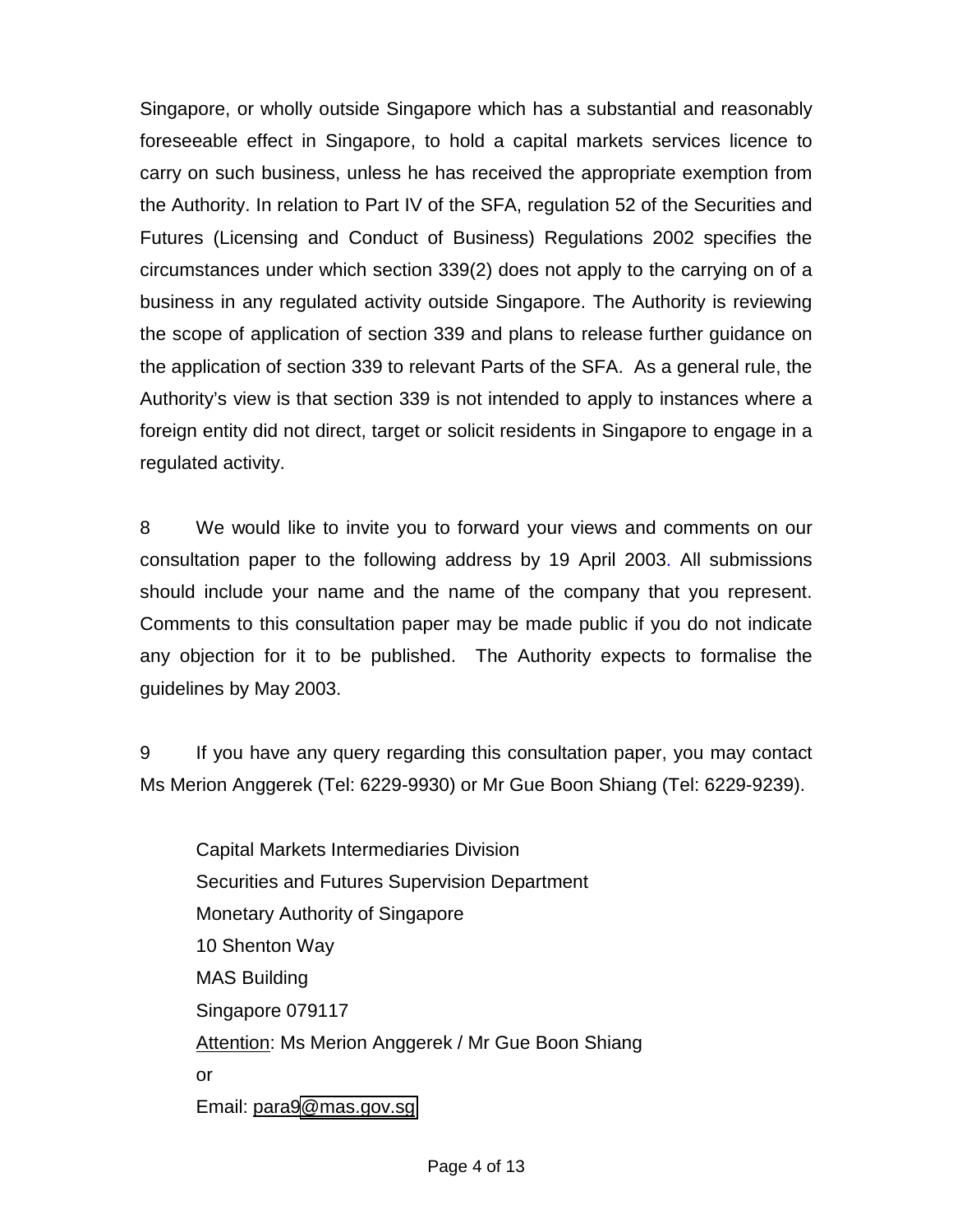# **APPROACH AND ASSESSMENT CRITERIA**

10 The Authority will take a facilitative approach to approval of arrangements between a licensed or exempt entity in Singapore ["Singapore Entity"] and its foreign related corporation(s). We recognize that many such arrangements are part of legitimate business activity. At the same time, we do not intend for Paragraph 9 to encourage the establishment of entities in Singapore that are no more than shell companies, facilitate business practices or market conduct that could undermine regulatory integrity, or pose a risk to financial stability and market confidence.

11 In making an application for approval under Paragraph 9, the Singapore Entity shall ensure that its foreign related corporation(s) meets the following criteria:

- i. it has maintained a track record in the proposed activity to be conducted for at least the last 3 years;
- ii. it possesses competence in the specific area of business that it is proposing to effect under an arrangement with the Singapore entity;
- iii. it discharges its duties in an efficient, honest and fair manner;
- iv. it maintains a good ranking in its home country; and
- v. it is subject to proper supervision by its home regulatory authority.

#### **ROLES OF PARTIES UNDER THE ARRANGEMENT**

12 In assessing an application, the Authority will take into consideration the nature of the regulated activities proposed to be effected under the arrangement, and the roles of the Singapore Entity and its foreign related corporation(s) in relation to the arrangement. Since rules, regulations and market practices vary across the jurisdictions, the Authority may for prudential reasons give favorable consideration to arrangements where certain key processes of the regulated activity are undertaken or controlled by the Singapore entity.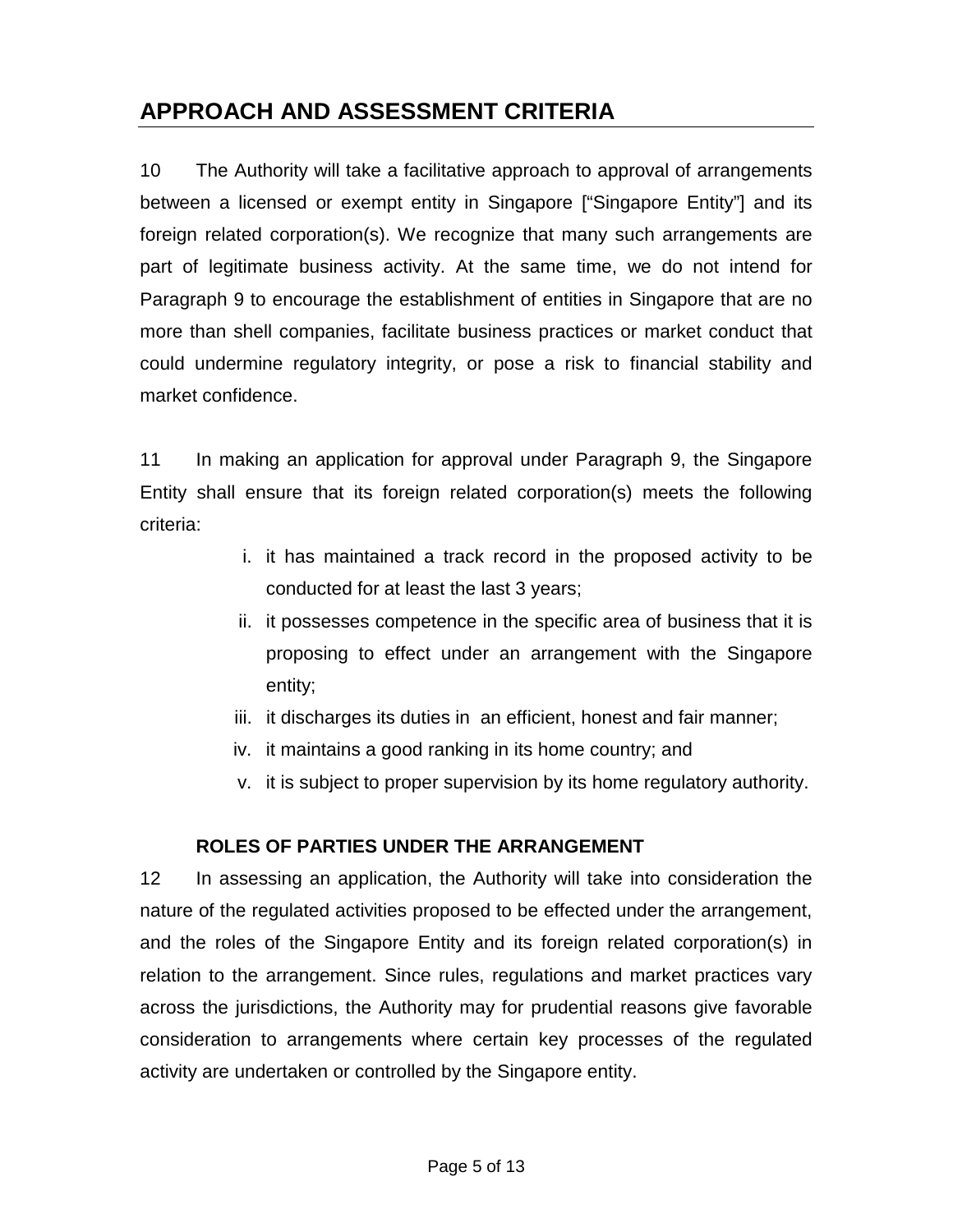13 Please refer to Appendix  $1^1$  for an illustrative list on how the Authority may view a proposed arrangement for a regulated activity under the different scenarios where parts of the process are undertaken in Singapore and parts abroad. Reference to the term "Local" in Appendix 1 connotes that the process is undertaken by the Singapore entity while "Foreign" means that the process is provided by its foreign related corporation(s). For most regulated activities, the Authority would expect order placement and client servicing<sup>2</sup> to be provided by the Singapore Entity.

#### **TARGET CLIENTELE**

14 The Authority will also take into consideration the type of customers that the business is targeting, including whether the customers are accredited, institutional or retail investors. Specifically where the arrangements are targeted at retail investors, the Singapore entity should have proper risk disclosure and put in place procedures for dealing with disputes or complaints. In addition, there should also be adequate procedures for appropriate record keeping and access to records kept overseas to ensure a proper audit trail.

15 Generally, the Authority would have less regulatory concerns about arrangements targeting at accredited<sup>3</sup> and/or institutional<sup>4</sup> investors due to their ability to safeguard their own interests. In addition, the industry has raised questions on the regulatory treatment where accredited investors and/or institutional investors use Special Purpose Vehicles ("SPVs"), investment holding companies, trusts, partnerships, and other legal structures as investment vehicles, and whether these vehicles could then be considered as meeting the test of accredited and/or institutional investors in the context of our assessment

 $\overline{a}$  $1$  Approval for arrangements includes all regulated activities under the SFA, some may not be illustrated in the examples given in Appendix I.

 $2$  Client servicing would include sales, marketing, solicitation and other pre-contract and pretransaction dealings. Due to the wide range and definition of client servicing activities, applicants are required to furnish details and information of such activities to be conducted by the Singapore Entity.

 $3$  As defined under Section 2(1) of the SFA.

 $4$  As defined under Section 274 of the SFA.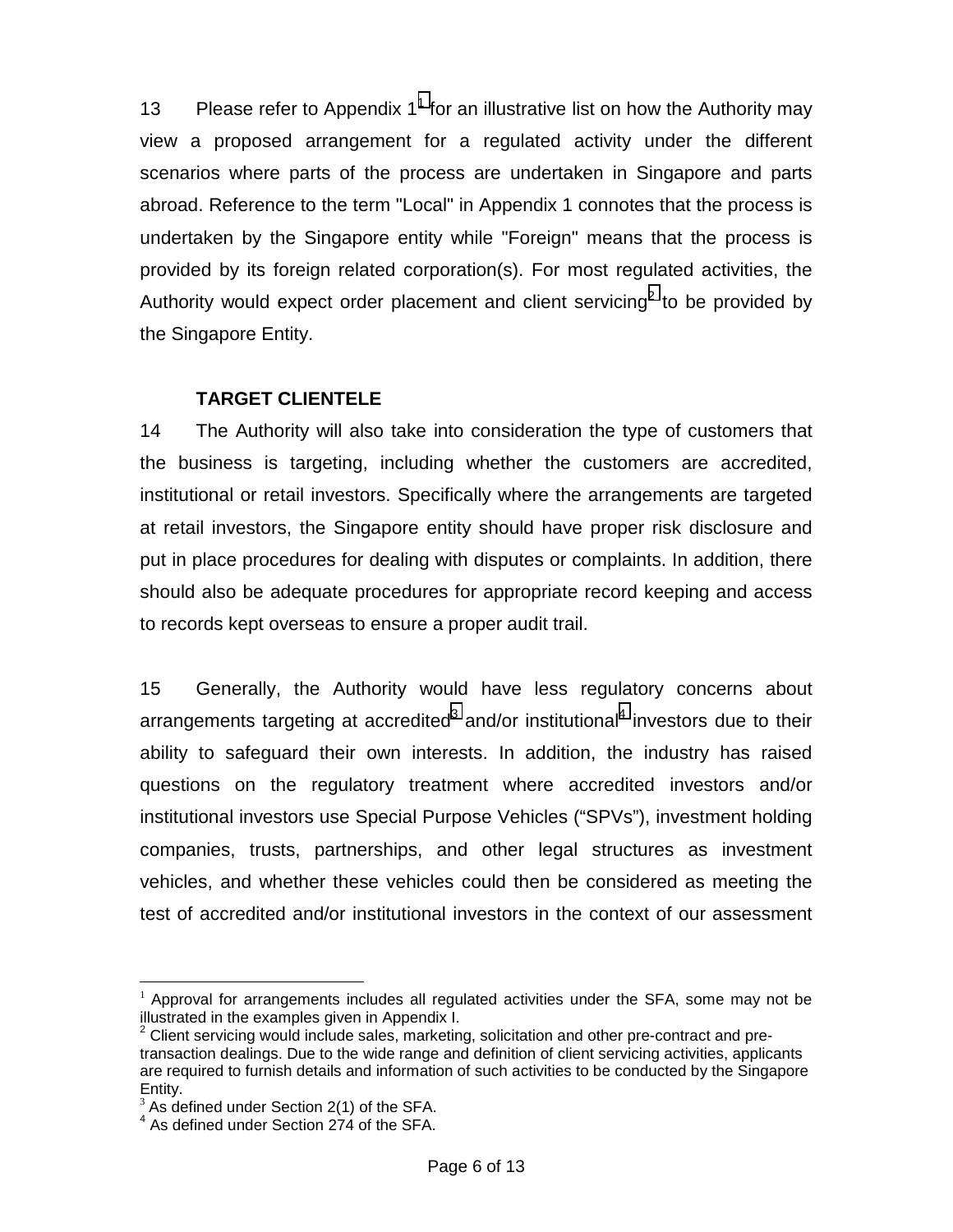under Paragraph 9. The Authority is in the process of reviewing the treatment of such entities.

#### **APPLICATIONS**

16 The Authority also requires that the Singapore entity can, upon request, provide evidence of an arrangement between itself and the foreign related corporation(s). This may include a contractual agreement that sets out the obligations and responsibility of each entity under the arrangement. In addition, the Authority expects the Singapore Entity to have in place good business practices, structures and controls for the proposed arrangement, as well as take the necessary steps to ensure that the foreign related corporations and their employees comply with all the relevant rules and regulations in this jurisdiction.

17 All applications for approval under Paragraph 9 must state clearly the specific arrangement to be approved. A working guide on information to be included in the application is provided at Appendix II. If an arrangement entails approval under Paragraph 9, and Paragraph 11 of the First Schedule of the Financial Adviser Act, or involves more than one foreign related corporation or regulated activity, the applicant may submit one application.

18 The Authority reserves the right to review the approval of any arrangement if there is material change in the circumstances of the arrangement, or as the Authority sees fit. Changes in the entities involved in the arrangement, types of regulated activities, target clientele, and significant changes in the role of the Singapore entity are considered material.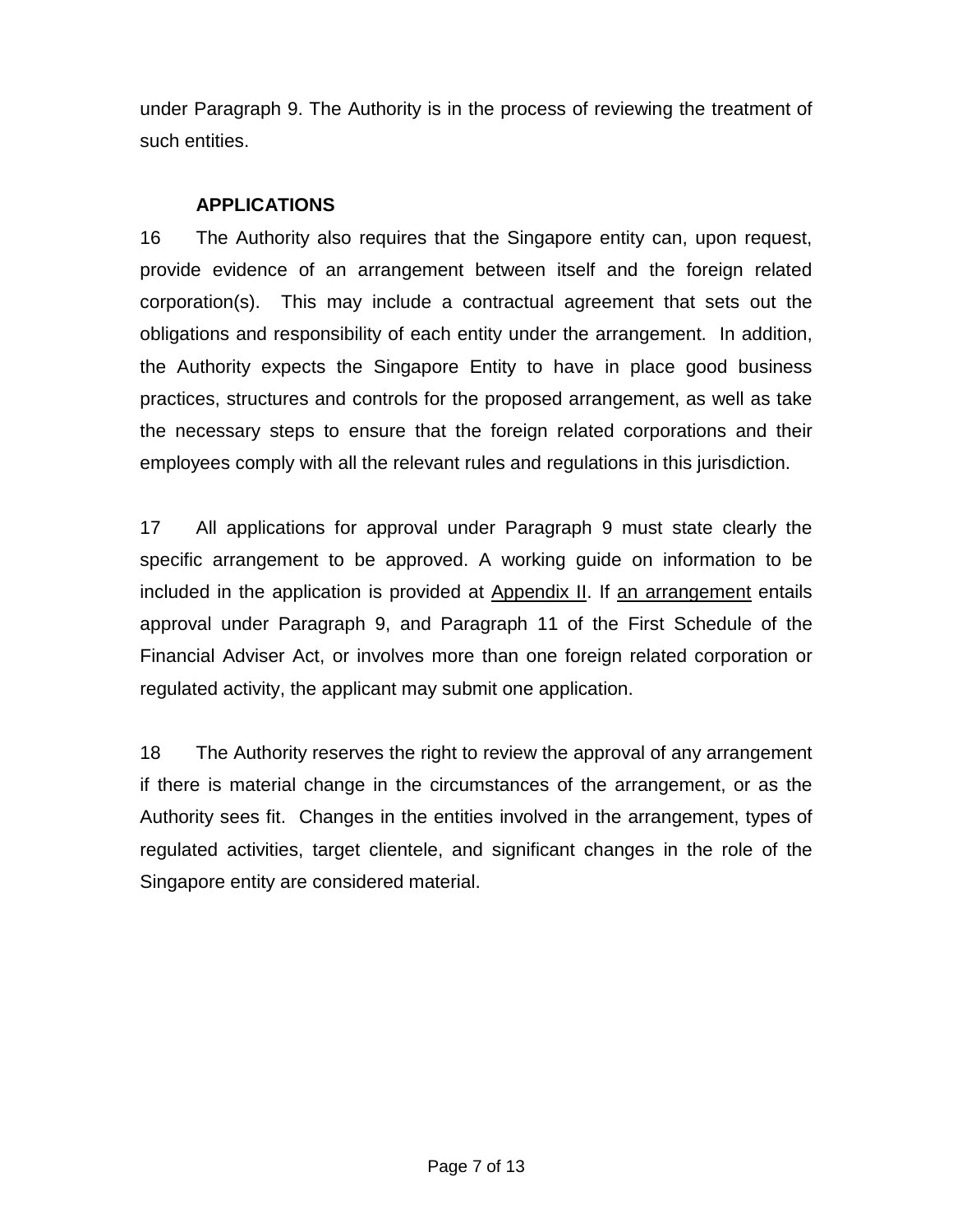# **REQUEST FOR COMMENTS**

- 19 You are invited to comment on:
	- a. The approach and assessment criteria for granting approval under Paragraph 9, and any other factors that the Authority should take into consideration;
	- b. The application procedure, including information to be furnished under the application;
	- c. The regulatory treatment of entities such as SPVs, investment holding companies, trusts, partnership, and other legal structures, where they are used by accredited and/or institutional investors as investment vehicles, and how best to assess whether these entities should be treated as accredited and/or institutional investors;
	- d. The types and extent of changes to an arrangement that are sufficiently material to warrant a review of the approval granted under Paragraph 9;
	- e. Any other issue raised by this consultation paper.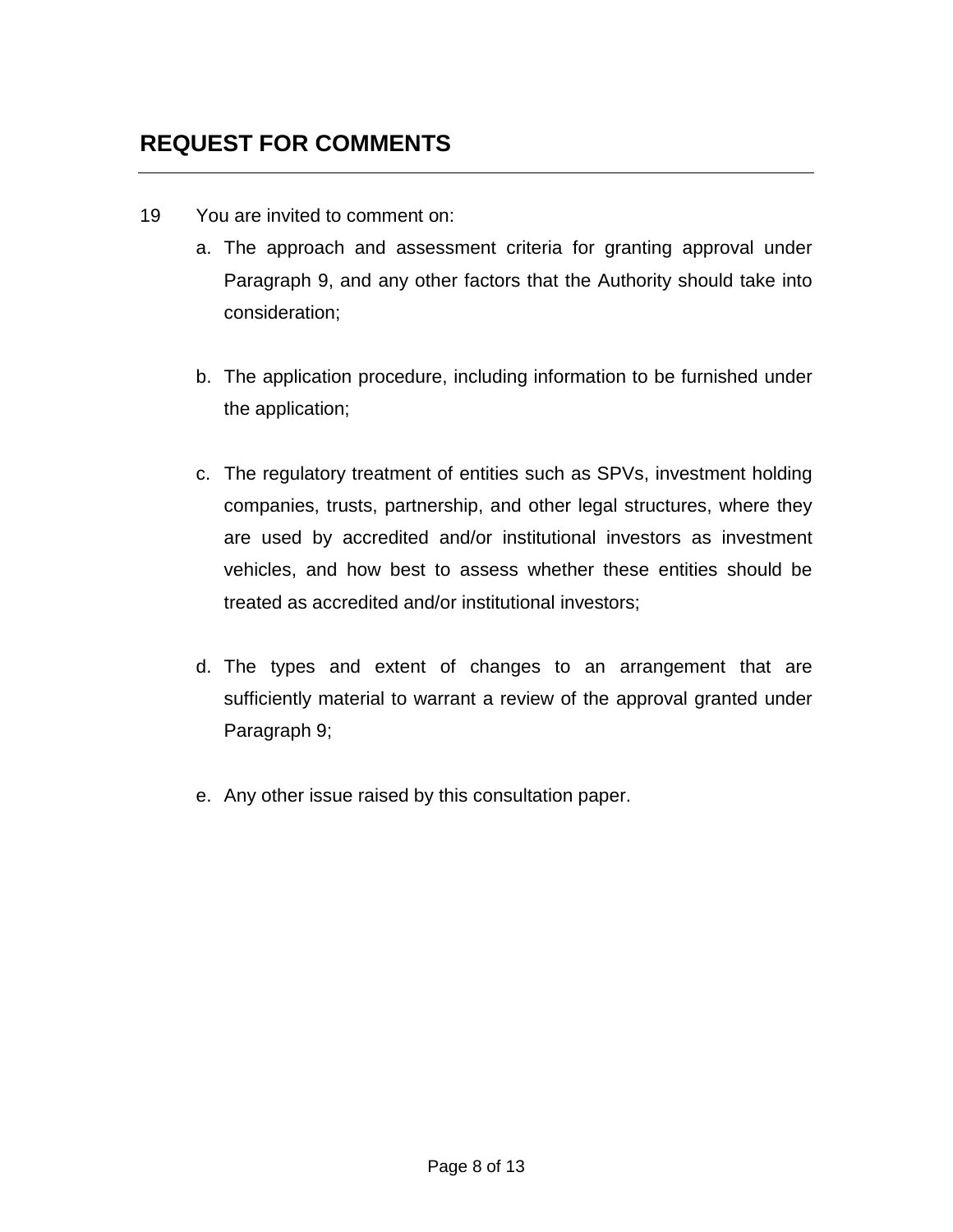### **PROPOSED ASSESSMENT OF APPLICATION FOR APPROVAL OF ARRANGEMENTS UNDER PARAGRAPH 9, THIRD SCHEDULE OF THE SECURITIES AND FUTURES ACT 2001 ["SFA"]**

### **TABLE 1**

**Dealing in Securities, Trading in Futures, Leverage Foreign Exchange Trading, Custodial Services, Securities Financing ["Activity"]** 

| <b>Type of</b><br>Arrange-<br>ment | <b>Opening of</b><br>Account <sup>1</sup> | <b>Order</b><br><b>Placement</b> | <b>Trade</b><br><b>Execution</b> | <b>Trade</b><br>Confir-<br>mation | <b>Trade</b><br><b>Settlement</b> | <b>Client</b><br><b>Servicing</b><br>e.g. admin,<br>enquiries | <b>Custodial</b><br>Arrange-<br>ment | <b>Securities</b><br><b>Financing</b> | <b>Assessment</b>                                                                                                                                                                                                                                                                                                                                                                |
|------------------------------------|-------------------------------------------|----------------------------------|----------------------------------|-----------------------------------|-----------------------------------|---------------------------------------------------------------|--------------------------------------|---------------------------------------|----------------------------------------------------------------------------------------------------------------------------------------------------------------------------------------------------------------------------------------------------------------------------------------------------------------------------------------------------------------------------------|
|                                    | (1)                                       | (2)                              | (3)                              | (4)                               | (5)                               | (6)                                                           | (7)                                  | (8)                                   |                                                                                                                                                                                                                                                                                                                                                                                  |
|                                    | Foreign                                   | Local                            | Foreign                          | Local                             | Foreign                           | Part Local<br>and Foreign                                     | Foreign                              | Local or<br>Foreign                   | <b>APPROVE</b>                                                                                                                                                                                                                                                                                                                                                                   |
| 2                                  | Foreign                                   | Local                            | Foreign                          | Foreign                           | Foreign                           | Part Local<br>and Foreign                                     | Foreign                              | Local or<br>Foreign                   | <b>APPROVE</b>                                                                                                                                                                                                                                                                                                                                                                   |
| 3                                  | Foreign                                   | Part Local<br>and Foreign        | Foreign                          | Foreign                           | Foreign                           | Part Local<br>and Foreign                                     | Foreign                              | Foreign                               | The application would be<br>reviewed favorably if:<br>Clientele for the<br>$\blacksquare$<br>proposed arrangement<br>is restricted to<br>accredited and/or<br>institutional investors;<br>Substantial portion of<br>$\blacksquare$<br>the client servicing<br>activities is carried out<br>in Singapore (please<br>also provide details on<br>the type of services<br>provided). |
| 4                                  | Foreign                                   | Foreign                          | Foreign                          | Foreign                           | Foreign                           | Part Local<br>and Foreign                                     | Foreign                              | Foreign                               |                                                                                                                                                                                                                                                                                                                                                                                  |
| 5                                  | Foreign                                   | Foreign                          | Foreign                          | Foreign                           | Foreign                           | Foreign                                                       | Foreign                              | Foreign                               | <b>NOT APPROVE</b>                                                                                                                                                                                                                                                                                                                                                               |

 $1$  Where the account is maintained and where transactions are booked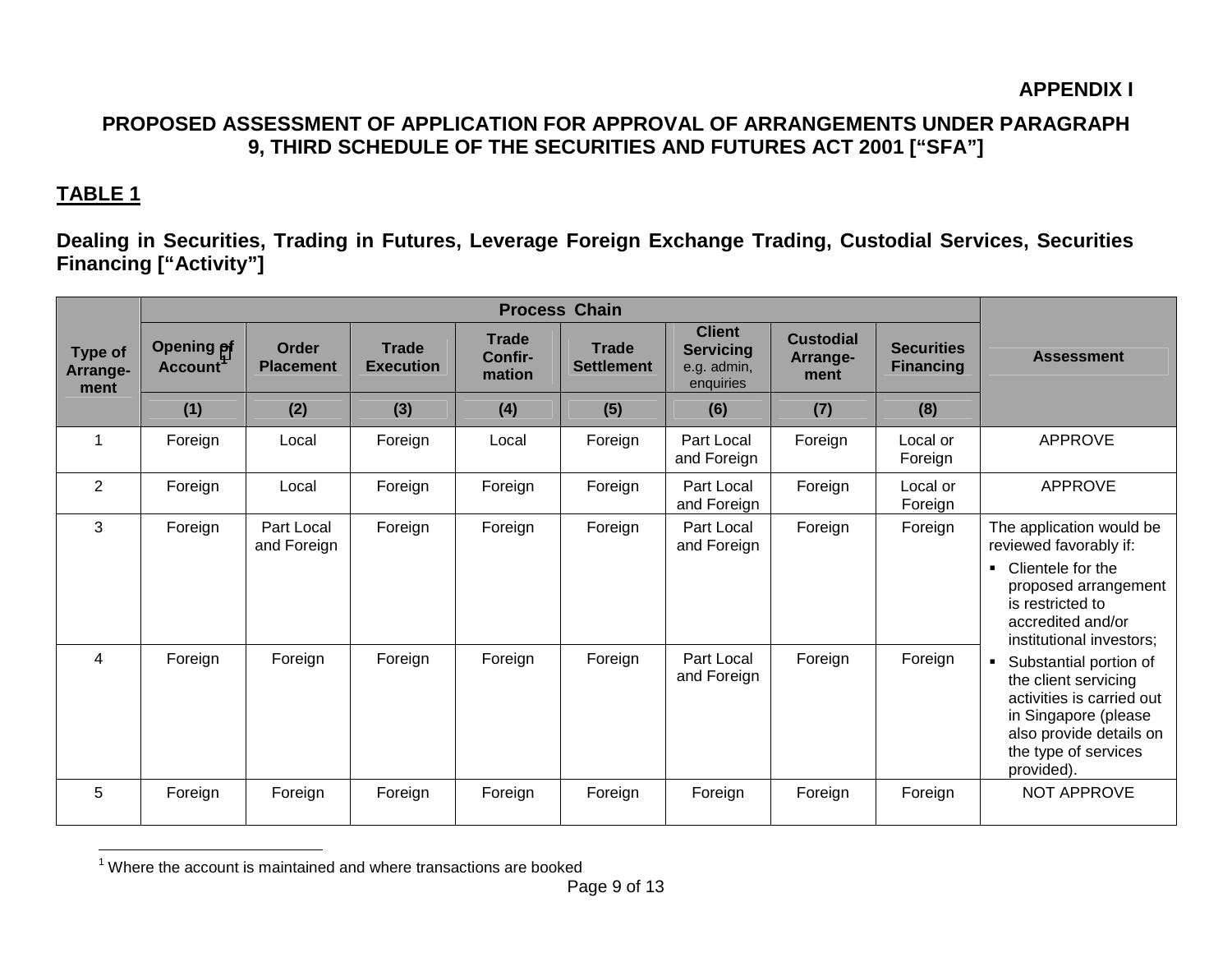### **TABLE 2**

# **Fund Management**

|                               |                                     |                               | <b>Process Chain</b>                            | <b>Assessment</b>   |                                                                                                                                                                                                                                                                                                                                                           |  |
|-------------------------------|-------------------------------------|-------------------------------|-------------------------------------------------|---------------------|-----------------------------------------------------------------------------------------------------------------------------------------------------------------------------------------------------------------------------------------------------------------------------------------------------------------------------------------------------------|--|
| Type of<br><b>Arrangement</b> | <b>Signing of</b><br><b>Mandate</b> | <b>Management</b><br>of Funds | Marketing/<br><b>Client</b><br><b>Servicing</b> |                     |                                                                                                                                                                                                                                                                                                                                                           |  |
|                               | (1)                                 | (2)                           | (3)                                             | (4)                 |                                                                                                                                                                                                                                                                                                                                                           |  |
|                               | Foreign                             | Local or<br>Foreign           | Local                                           | Local or<br>Foreign | <b>APPROVE</b>                                                                                                                                                                                                                                                                                                                                            |  |
| $\overline{2}$                | Foreign                             | Local or<br>Foreign           | Part Local and<br>Foreign                       | Local or<br>Foreign | Applications would be reviewed favorably where:<br>• Clientele for the proposed arrangement is restricted<br>to accredited investors and/or institutional<br>investors;<br>• Substantial portion of Marketing/Client Servicing<br>(Activity 4) is carried out by the Singapore Entity<br>(please provide details on the activities being<br>carried out). |  |
| 3                             | Foreign                             | Foreign                       | Foreign                                         | Foreign             | NOT APPROVE                                                                                                                                                                                                                                                                                                                                               |  |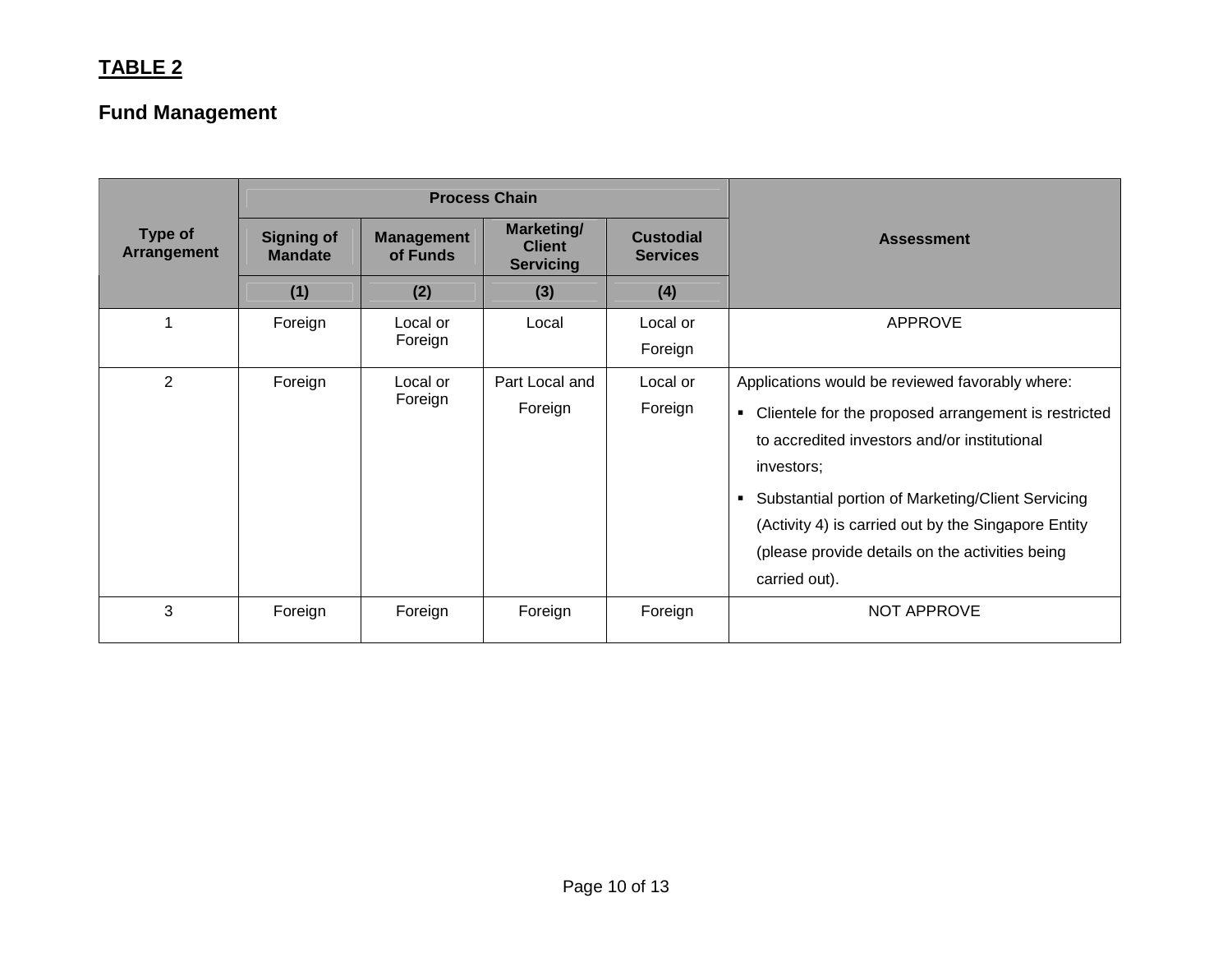### **INFORMATION TO BE SUBMITTED IN THE APPLICATION FOR APPROVAL UNDER PARAGRAPH 9, THIRD SCHEDULE OF THE SECURITIES AND FUTURES ACT 2001 ["SFA"]**

This is intended to be a working guide to aid applicants in the preparation of their submissions. Applicants may furnish any additional information that is deemed to be relevant and useful to support their applications. Applications should be as concise as possible. If necessary, descriptions on transaction processes should be depicted in a flow chart.

Applications are to be made by the Singapore Entity and should be comprehensive and cover all pertinent facts. The Authority should be notified immediately if there is any change in the information furnished in the application after it has been submitted for approval.

#### **A. General Information**

- 1. Name of foreign related corporation(s).
- 2. Name(s) of the Singapore Entity that is relevant to this application. Please state whether the Singapore Entity is licensed under the SFA or exempted under Section 99(1)(a), (b), (c) or (d) of the SFA. (Please present information in a table format if there are more than two relevant Singapore Entities.)
- 3. Describe the relationship and shareholding structure between the foreign related corporation(s) and the Singapore Entity. Please attach the organisation chart, and include any other related entities that are operating in Singapore. You are not required to provide detailed description of such other related entities unless they are part of the arrangement

#### **B Information about the foreign related corporation(s)**

- 4. Date and place of incorporation.
- 5. Nature and scale of business. Describe the nature of business and provide the corporation's revenue/turnover for last 3 years.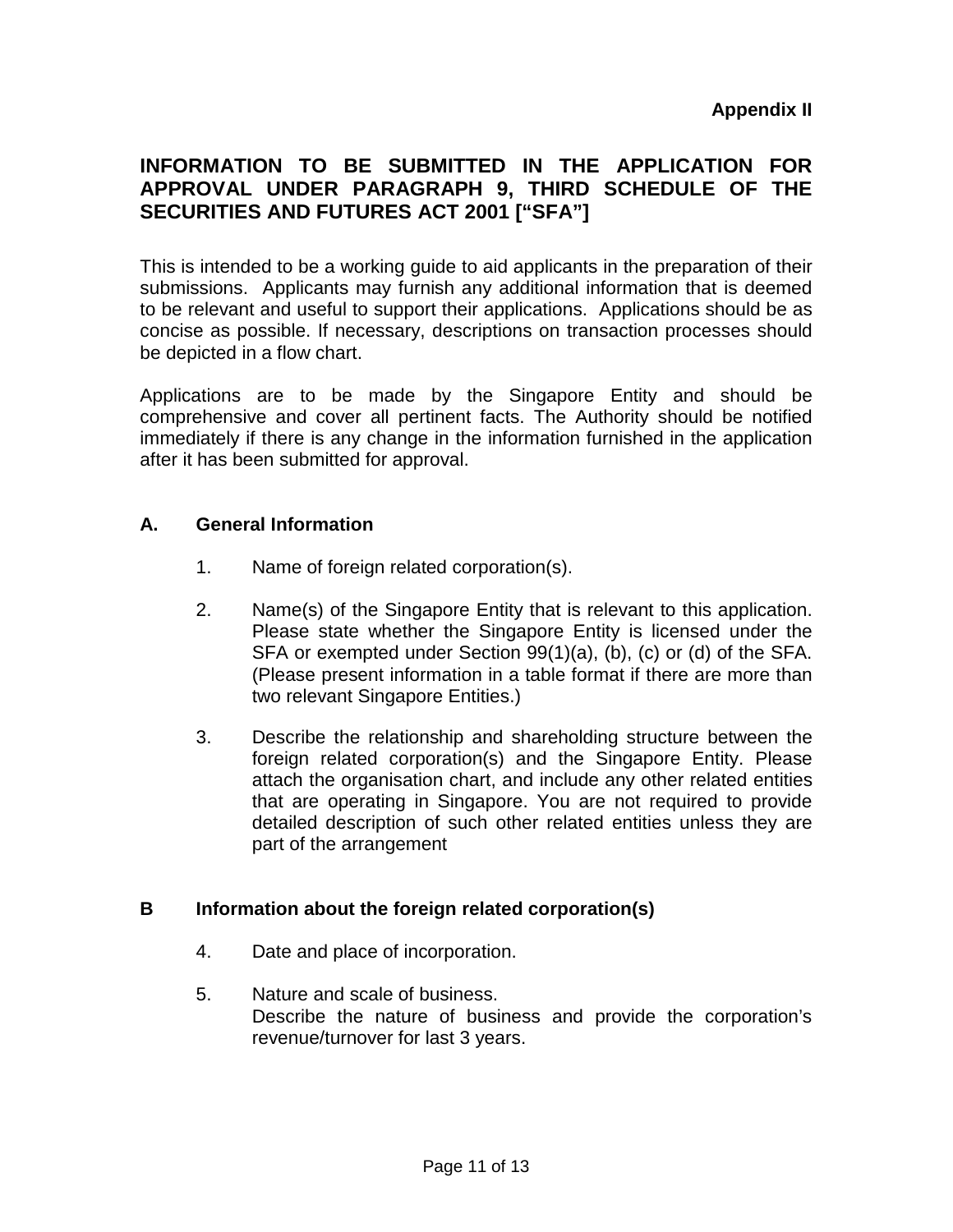6. Licensing status.

Whether the foreign related corporation is licensed, registered, approved or otherwise regulated, or exempted from licensing under the law of its country of origin. Please also include memberships with securities exchanges or futures exchanges.

For each licence, registration or membership, please specify:

- i. Licence / Registration / Membership Type
- ii. Name of Licensing Authorities / Exchanges
- iii. List of activities that are supervised / regulated by the foreign regulators / exchanges
- **C Description of the regulated activities provided by the foreign related corporation(s). (Please present your information separately if there are differences in the arrangement for retail investors and accredited and/or institutional investors.)** 
	- 7. For each regulated activity that the foreign related corporation(s) intend to effect under an arrangement with the Singapore Entity, please specify:
		- a. Details of activity to be provided.
		- b. Type of customers.

Please state whether customers are accredited, institutional or retail investors, and provide an estimate of the percentage of each category.

c. Description of the activity that the foreign related corporation(s) intend to effect under an arrangement with the Singapore Entity, and whether any part of the activity is conducted directly with clients of the Singapore Entity.

Please indicate reasons why such activity is not provided by the Singapore Entity.

- d. Whether the intended activity is regulated in the jurisdiction of the foreign company. If not, please state whether the activity is exempted from regulation.
- e. Reason(s) for the arrangement between the Singapore Entity and the foreign related corporation(s) under this application.
- f. Whether there are adequate systems and controls in place that will ensure the soundness and integrity of the activity it provides. Please provide a brief description of such systems and controls.